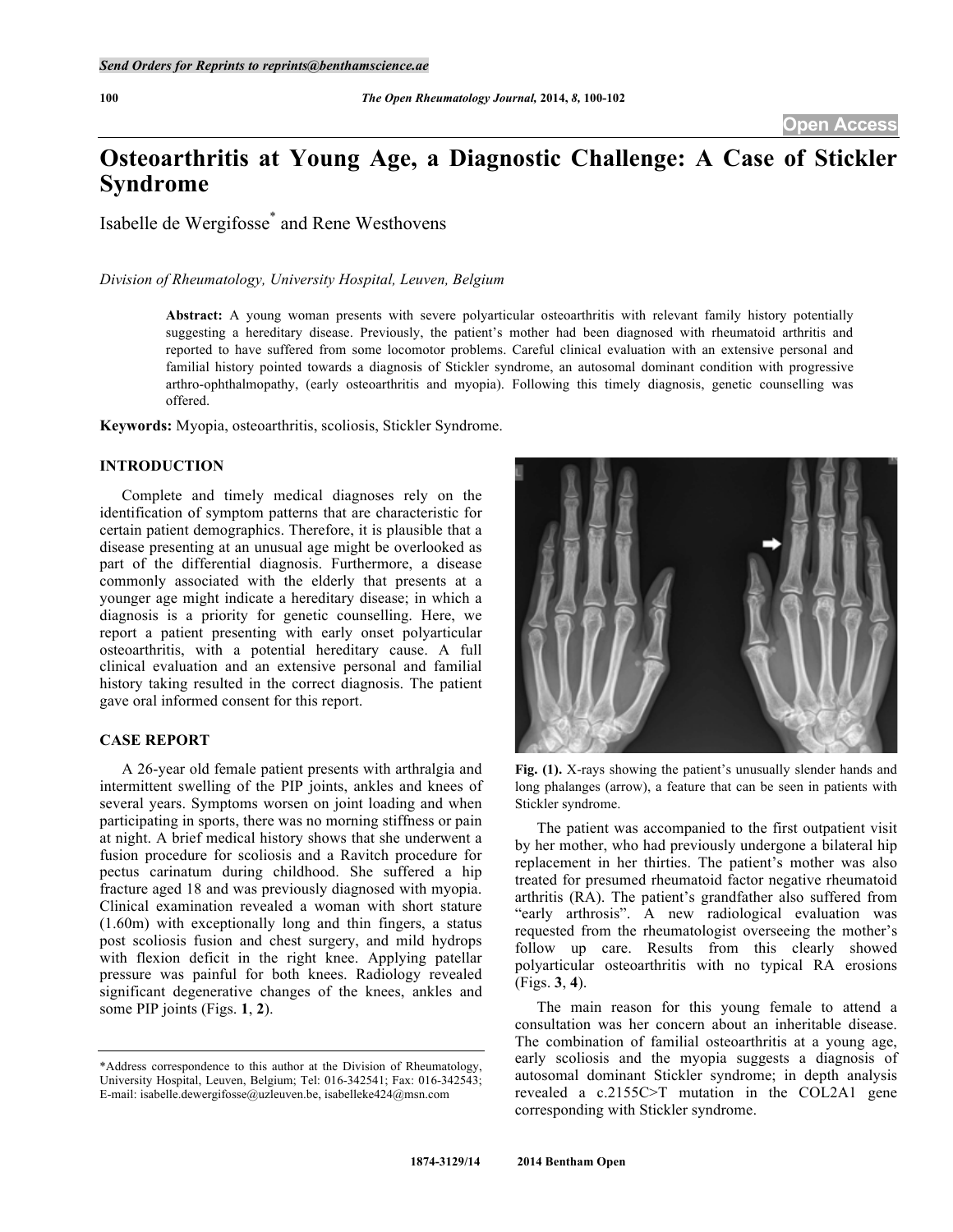

**Fig. (2).** X-rays of the patient's knees showing signs of osteoarthritis, the broad arrow indicating marked joint space narrowing. The small arrow indicates an osteophyte.



**Fig. (3).** X-rays of the mothers' hands showing signs of osteoarthritis. We see joint space narrowing in most of the MCP, PIP and DIP joints, accompanied by osteophyte formation.. These features, with the absence of erosive disease and involvement of the DIP joints, are not consistent with a diagnosis of rheumatoid arthritis.



Fig. (4). X-rays of the mothers' knees showing right knee replacement (broad arrow) and left-sided severe osteoarthritis marked by extreme lateral joint space narrowing with valgus (small arrow).

# **DISCUSSION**

Gunnar B. Stickler first described Stickler syndrome in 1965 as an autosomal dominant progressive arthroophthalmopathy [1]. Disease manifestations are variable with a late or misdiagnosis being common. Clinical features consist of orofacial and ophthalmic features, deafness and osteoarthritis. Typical orofacial features include a flat midface with a depressed nasal bridge, anteverted nares and micrognathia [1-4]. The majority of families with Stickler syndrome have mutations in the COL2A1 gene: Type 1 or membranous-vitreous type. Others may have mutations in the COL11A1 gene, known as Type 2. Mutations in COL11A2 have also been described, displaying a more systemic syndrome but no ophthalmological features, known as Type 3. Other loci are yet to be identified. Osteoarticular manifestations are common and include early-onset osteoarthritis, spinal abnormalities and joint hypermobility, with up to 50% of patients developing osteoarthritis before the age of 30 [5]. The typical orofacial features were not present in this patient, although these can become less expressive with increasing age, and the patient suffered no hearing loss. The slender fingers seen here are infrequently reported in literature. In summary, our patient was suffering from early osteoarthritis in the knee joints, like her mother who had previously underwent replacement knee surgery. There was no valgus component which is often reported. As osteoarthritis in Stickler syndrome is more frequently seen in weight-bearing joints like the hips or knee, this, coupled to the other skeletal features of a pectus carinatum and scoliosis and the myopia were compatible with a diagnosis of Stickler syndrome [6].

This case report highlights that detailed personal and familial history and full clinical evaluation are crucial to making diagnosis in patients with unusual symptom presentation. The importance of timely diagnoses for hereditary disorders, cannot be emphasised enough to ensure adequate genetic counselling.

Furthermore, when reviewing the patient's file from the orthopaedic department at the time of scoliosis surgery, it was discovered that a diagnosis of Stickler syndrome had been suggested, although no diagnostic confirmation was carried out. Despite this, the patient, her mother nor the patient's GP were aware of this syndrome. This highlights the importance of proper transition of youngsters with serious diseases from paediatric into adult care.

# **ABBREVIATIONS**

| DIP.       |     | Distal Interphalangeal      |
|------------|-----|-----------------------------|
| GP         | $=$ | <b>General Practitioner</b> |
| <b>MCP</b> | $=$ | Metacarpophalangeal         |
| <b>PIP</b> | =   | Proximal Interphalangeal    |
| R A        | $=$ | Rheumatoid Arthritis        |
|            |     |                             |

# **CONFLICT OF INTEREST**

The authors confirm that this article content has no conflict of interest.